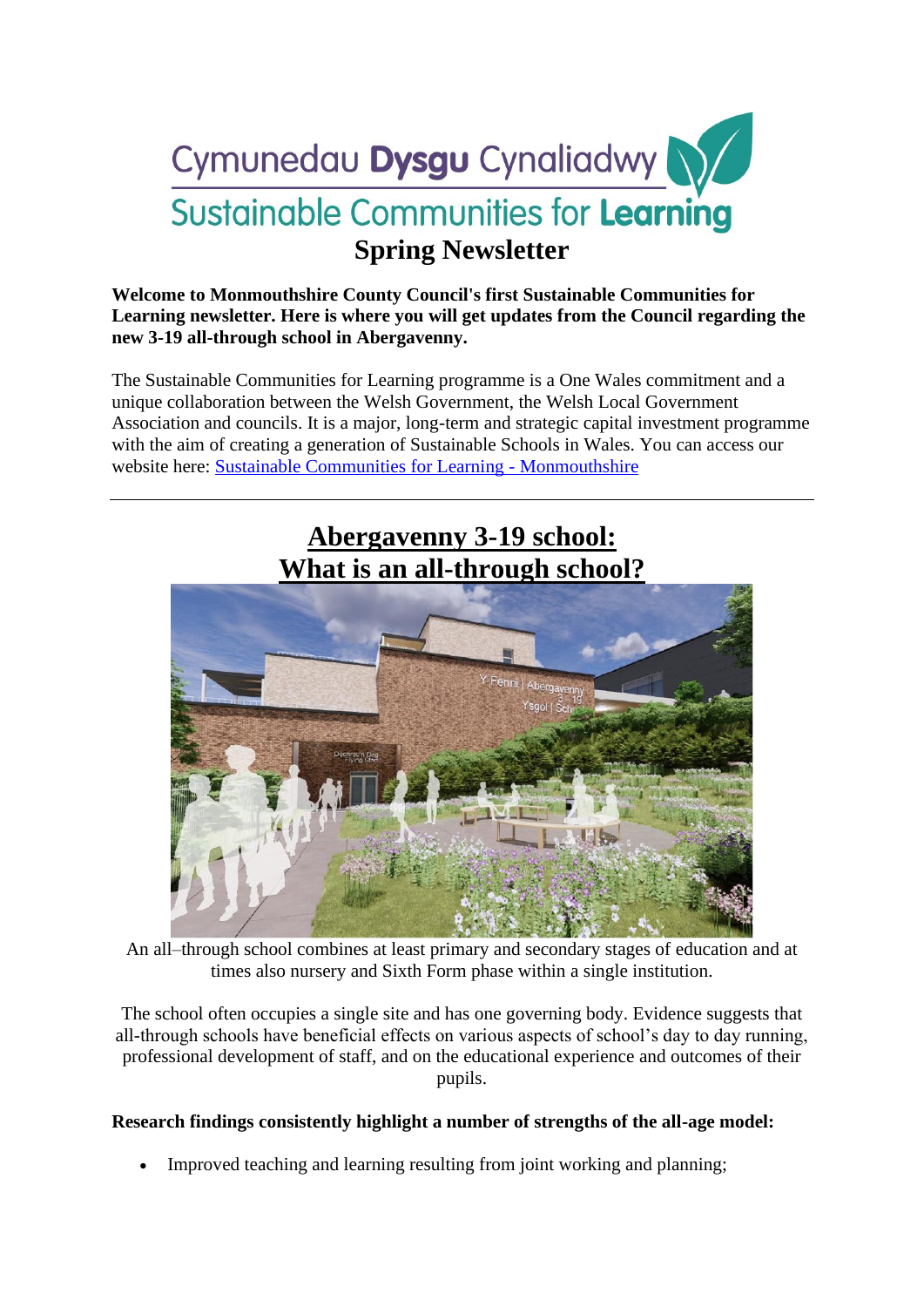- Smoother transition between phases for pupils arising from familiarity with the school and teachers;
- Strong ethos and high quality of relationships resulting from common vision and core values;
- Knowledge of pupils remaining in the same school throughout their learning journey resulting in improved pastoral care and wellbeing;
- Enhanced support for children with additional learning needs and a culture of inclusion;
- Improved parental involvement that carries over from the primary through to the secondary stage.

For more information on all-through schools, click this link: Home | All Age Schools Forum | [Fforwm Ysgolion Pob Oed](https://allageschoolsforum.cymru/home/)



# **Listening to the experts**

**Abergavenny's students are at the heart of plans for our proposed all-through school. Pupils have been heavily involved in recent consultation events that are shaping plans for the school, which is scheduled to open its doors in 2024.**

During consultations with School Councils from both King Henry VIII and Deri View, we have listened carefully to what pupils' 'perfect classroom' looks like, as well as how indoor and outdoor learning experiences can be maximised.

The Student Councils have led consultations in their forms and year groups, ensuring hundreds of experts have had their voices heard.

#### **Eco Councils lead Net Zero Carbon agenda:**

As part of **[COP26](https://ukcop26.org/)**, the Eco Councils met with engineers to learn how a carbon zero school is designed, built and operated.

Darren Thomas, Senior Design Manager at Morgan Sindall Construction (right), is talking with Eco Councils.

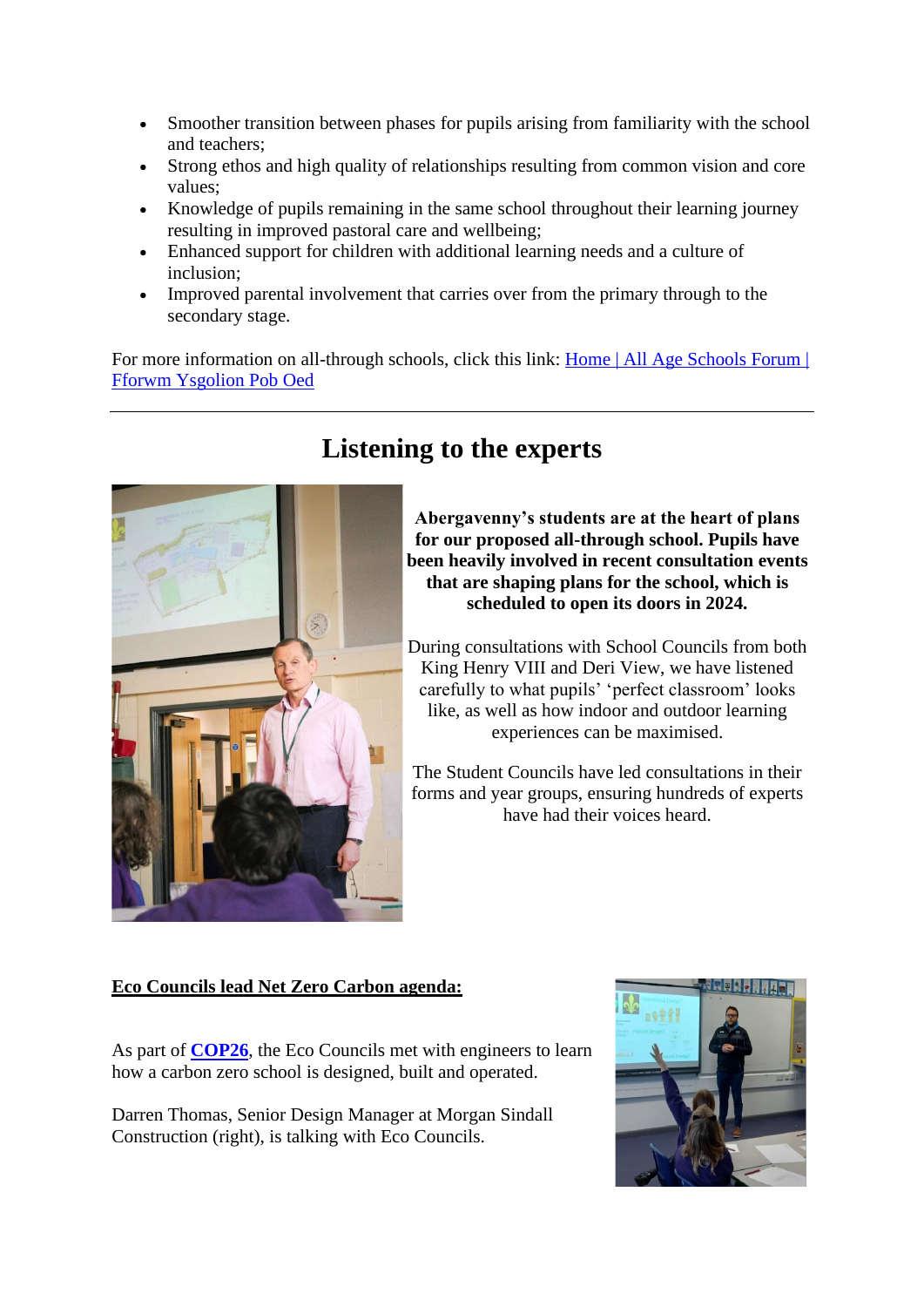Active travel has been a focus of the joint schools Eco Councils, encouraging us all to walk, cycle or wheel to school, helping the environment in the process.

Geraint Roberts (right), Road Safety Officer at Monmouthshire County Council, talked to the Eco Councils about safer routes to and from school.



Paul Sullivan (right), Active Travel Manager, discussed what the most efficient ways to travel to school are, as well as changing habits in our daily life can lead to a healthier us, and a healthier planet.





**Hywel L, Student Council for King Henry VIII, said** "Personally, I think it's really nice that I have my views, and the views of my peers, heard properly. From what we've seen, It has been planned really well, and our ideas have been implemented brilliantly."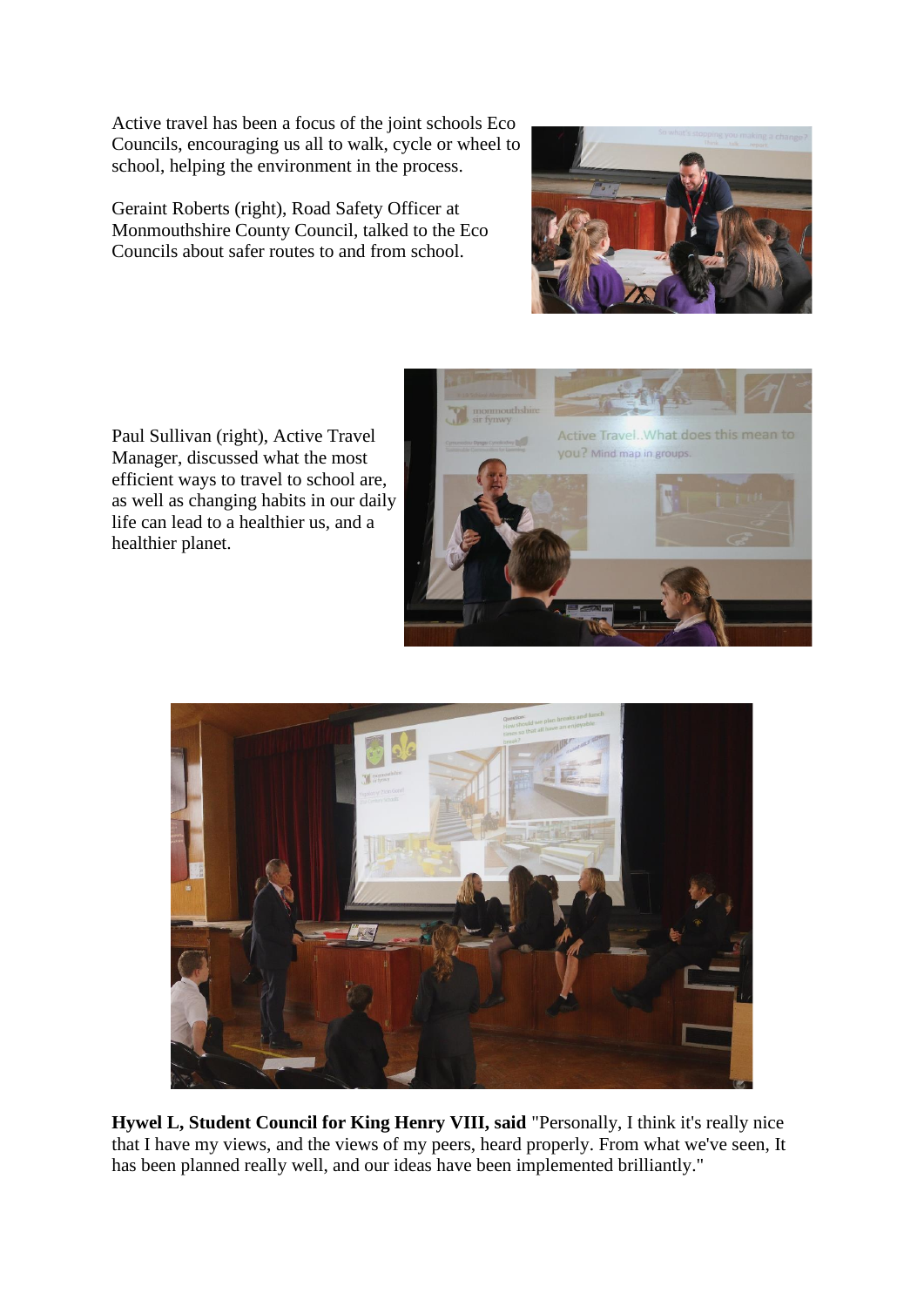**Lily W, Student Council for King Henry VIII, said** "I have loved seeing my ideas being put in to the new all-through school plan. I also love seeing how much it has grown since the last student consultations. I have liked seeing how the outdoor space can give more resources to outdoor learning in general, and especially how the canteen is a lot bigger, meaning we can fit more students inside during breaks and lunches."

## **Listening to the experts: Part 2**

Staff at King Henry School and Deri View school have been busy consulting with architects, designers and engineers on what they consider to be the perfect classroom and how they feel their students learn best.

Department and Key Stage teams have been researching what makes effective learning in their subject or phase, and how different spaces, inside and outside of the new school could make a big difference to well-being and achievement.



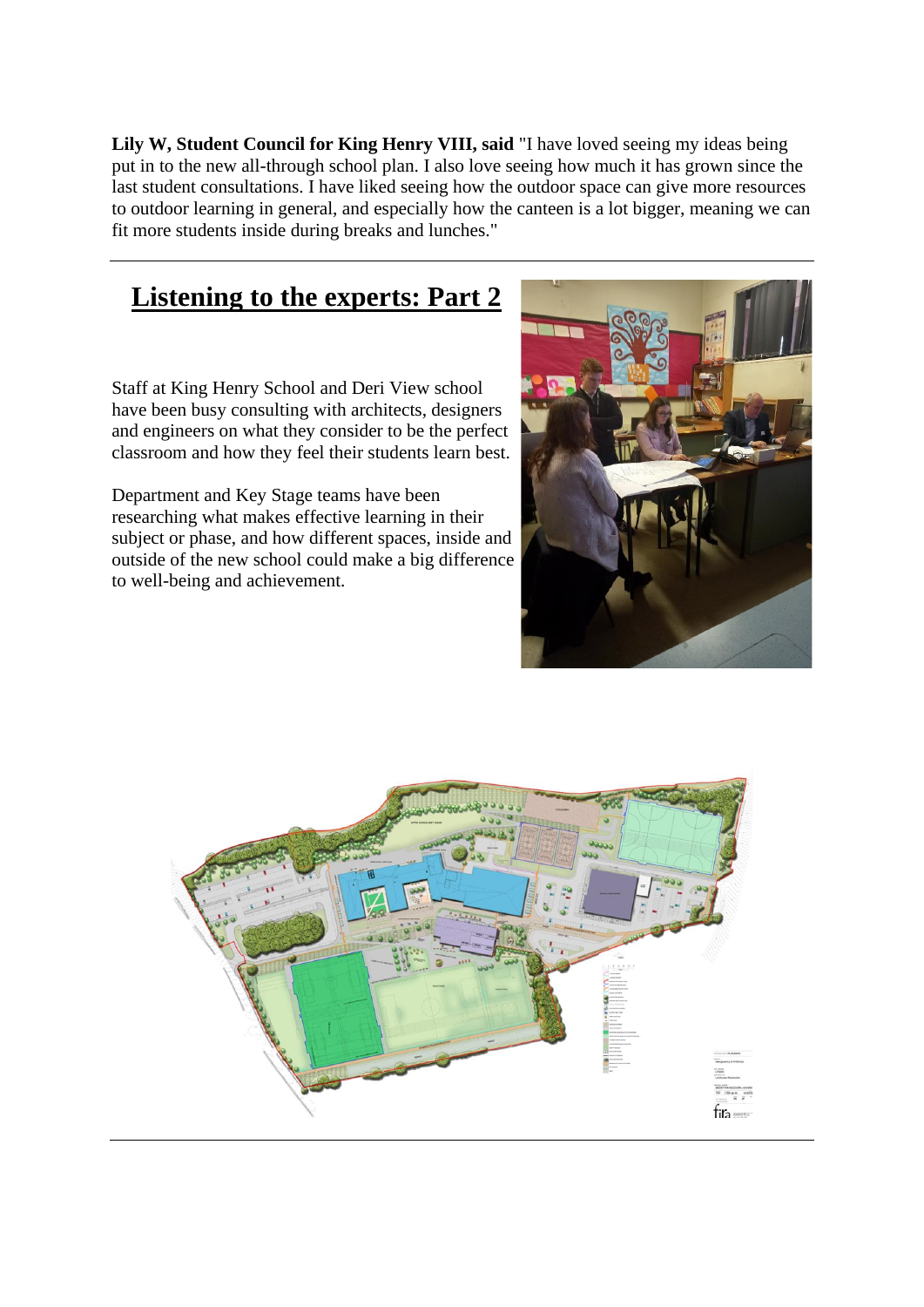## **Where have we been?**

In February, we visited Ysgol Pen Rhos in Llanelli to look at learning and well-being in their wonderful new school.



In March, we visited Tonyrefail Community School. Students talked in detail about their all-through school, and described how their Middle School had provided them with new opportunities to enjoy learning and make progress.



## **Meet the Teams - Sustainable Communities for Learning Team**

#### **Tim Bird – Educational Advisor, Sustainable Communities for Learning**

Tim has taught in Monmouthshire schools for over twenty years and is passionate about school design and learning. Tim leads regular consultations with teachers, school staff, student councils and a wide range of further stakeholders to ensure that their collective thoughts are central in the design of the new school. As Tim always says, 'hundreds of pairs of eyes will get it right'.

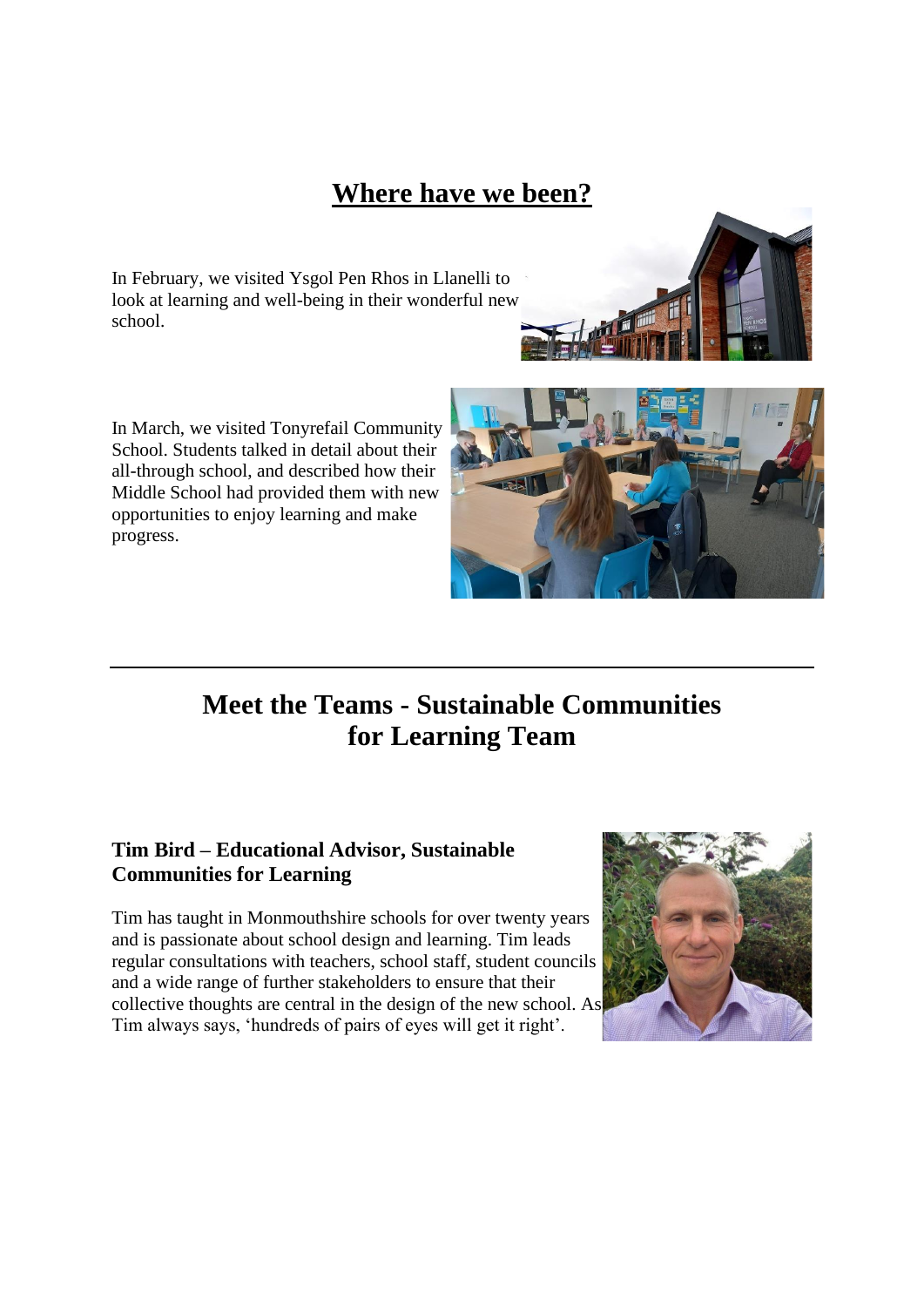### **Cath Saunders - Programme Manager, Sustainable Communities for Learning**

Cath has over 30 years' experience working within the public sector and her expertise has an education focus particularly the planning and construction of new schools. As overall Programme Manager, Cath is the point of contact for the 3-19 project and her role is to manage and coordinate the multidisciplinary client team ensuring the building is delivered on time and within budget.

She has oversight of the whole project ranging from the initial school reorganisation through to making sure all the resources are in place for children and young people attending this exciting new school have the best possible start in life.

### **Poppy Harris - Project Officer, Sustainable Communities for Learning**

Poppy has worked on Monmouthshire's last three 21<sup>st</sup> Century Schools schemes and specialises in project liaison and decant into the new building(s). Poppy will be working with the project team and our stakeholders to ensure information is shared between parties and that all preparations are in place for the final move.

## **Will Barnston - Communications Officer, Sustainable Communities for Learning**

Will has worked within Monmouthshire County Council's Communications Team for over a year, having experience in covering events like the Royal Visit and local elections, as well as working closely with schools in Monmouthshire to boost their communications with the community.

Will has oversight of the [Sustainable Communities for](https://www.monmouthshire.gov.uk/sustainable-communities-for-learning/)  [Learning](https://www.monmouthshire.gov.uk/sustainable-communities-for-learning/) [webpage](http://https/www.monmouthshire.gov.uk/sustainable-communities-for-learning/) and social media channels, keeping stakeholders updated on the latest news regarding the proposed all-through school.





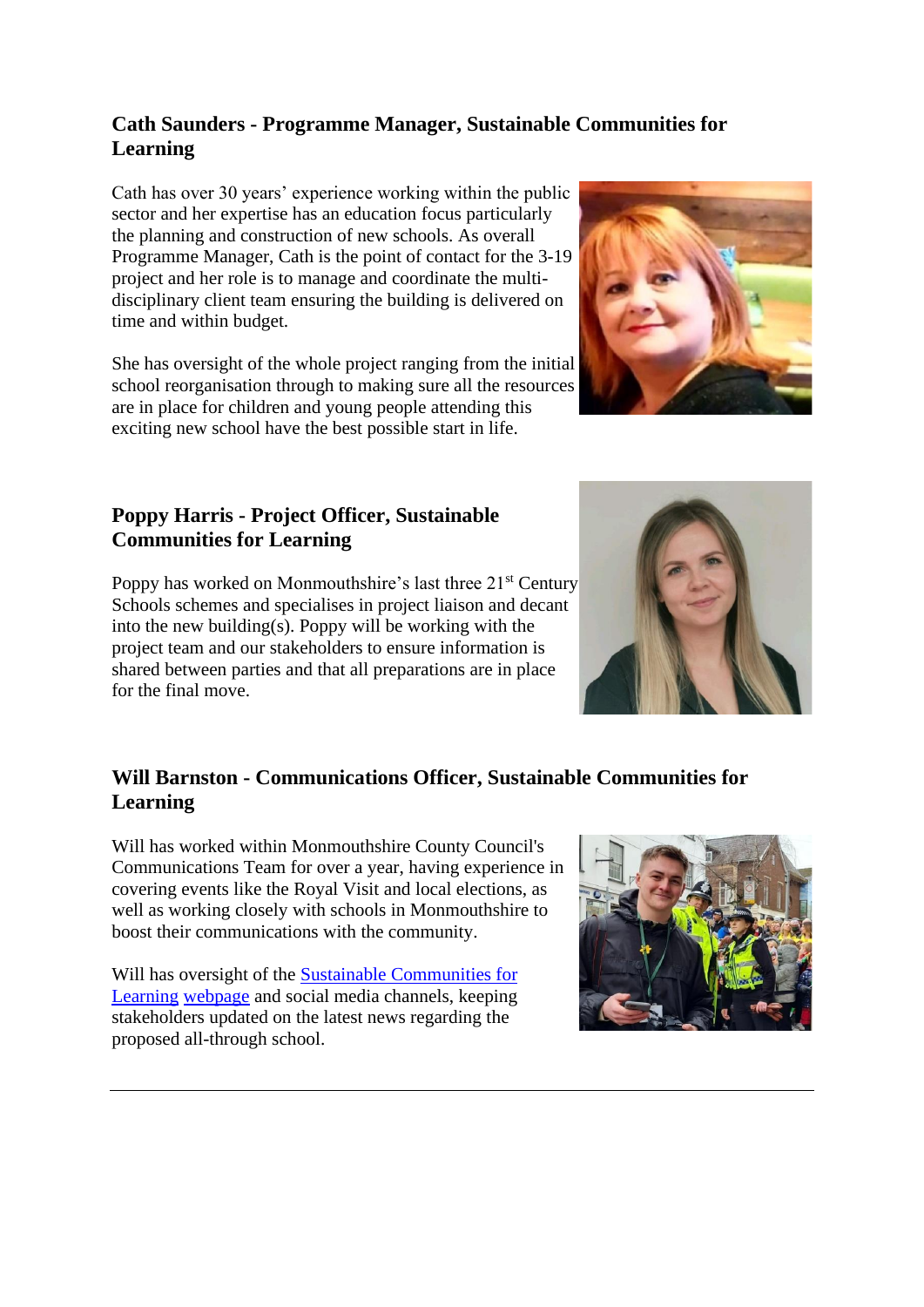# **Morgan Sindall Construction**

At Morgan Sindall Construction, we're delighted to be leading the design and build of the new school for Abergavenny and surrounding areas. We're looking forward to getting started on site and working closely with the school and neighbours to deliver an exceptional new education and community facility.

We're in the pre-construction phase at the moment so we're developing the school design and planning, ready to start construction in the summer. You may have seen some of our team visiting the site and local area to help with this:



#### **Phil Davies - Bid Manager**

Phil is responsible for the pre-construction stage and will be working on the project until it starts on site. Phil's job is to ensure that the school and council requirements are met and that Morgan Sindall deliver all of the promises we made when originally bidding for the project.



### **Darren Rhys Thomas - Senior Design Manager**

Darren manages our design team and ensures that the design meets the needs of the end users; teachers, staff, pupils and local community. Darren works with and coordinates input from architects, engineers and specialist advisors to ensure that everything is done correctly.



### **Steve Langford - Project Director**

Steve will be ultimately responsible for the construction phase of the project and will lead the project build. This will include employing specialist companies to build different parts of the building and working closely with the school and leisure centre to make sure that we are considerate of their activities.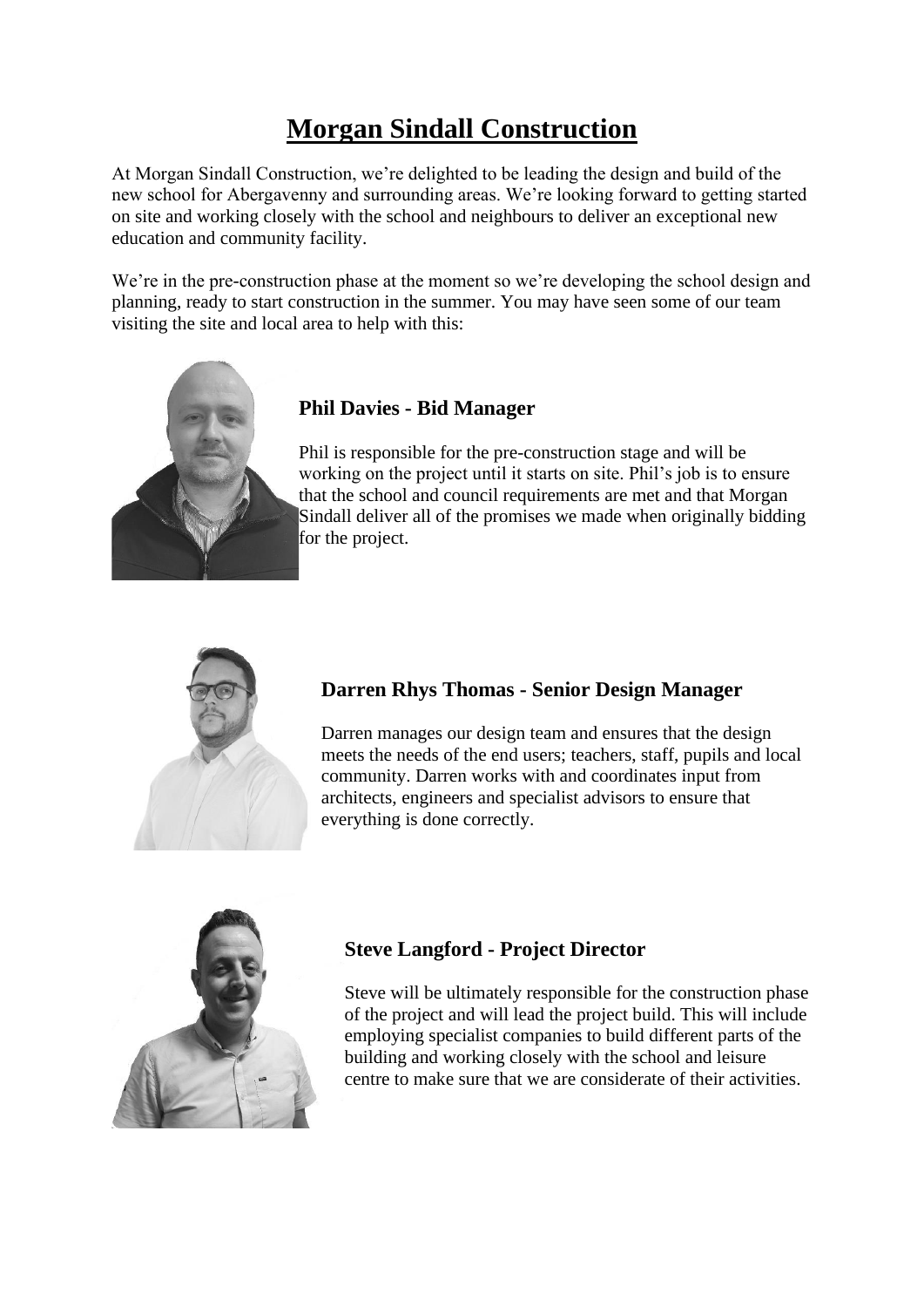#### **David James - Senior Estimator**

David leads the preconstruction cost management of the project and provides advice to Monmouthshire County Council on the likely cost of the project. David works closely with our specialist supply chain to develop and manage a robust 'cost plan' for our team to follow.

### **Glyn Dudley - Senior Quantity Surveryor**

Glyn works closely with David James and will take responsibility for cost management once the project starts on site. Glyn will work with Monmouthshire County Council throughout the build to make sure that costs are managed and that we provide value for money.

## **Carl Reed - Planning Manager**

Carl provides advice to our team on the planning of work aligned to key dates. He works closely with our preconstruction and construction teams to make sure that we complete each element of work on time. This will ultimately ensure that we finish the build and hand over the school ready for occupation in 2024.

# **Supporting your community**

Morgan Sindall is committed to delivering a range of Community Benefits during project, working with their supply chain to create training and employment opportunities for local residents. Their aim is to

deliver school engagement activities for primary and secondary school pupils, including